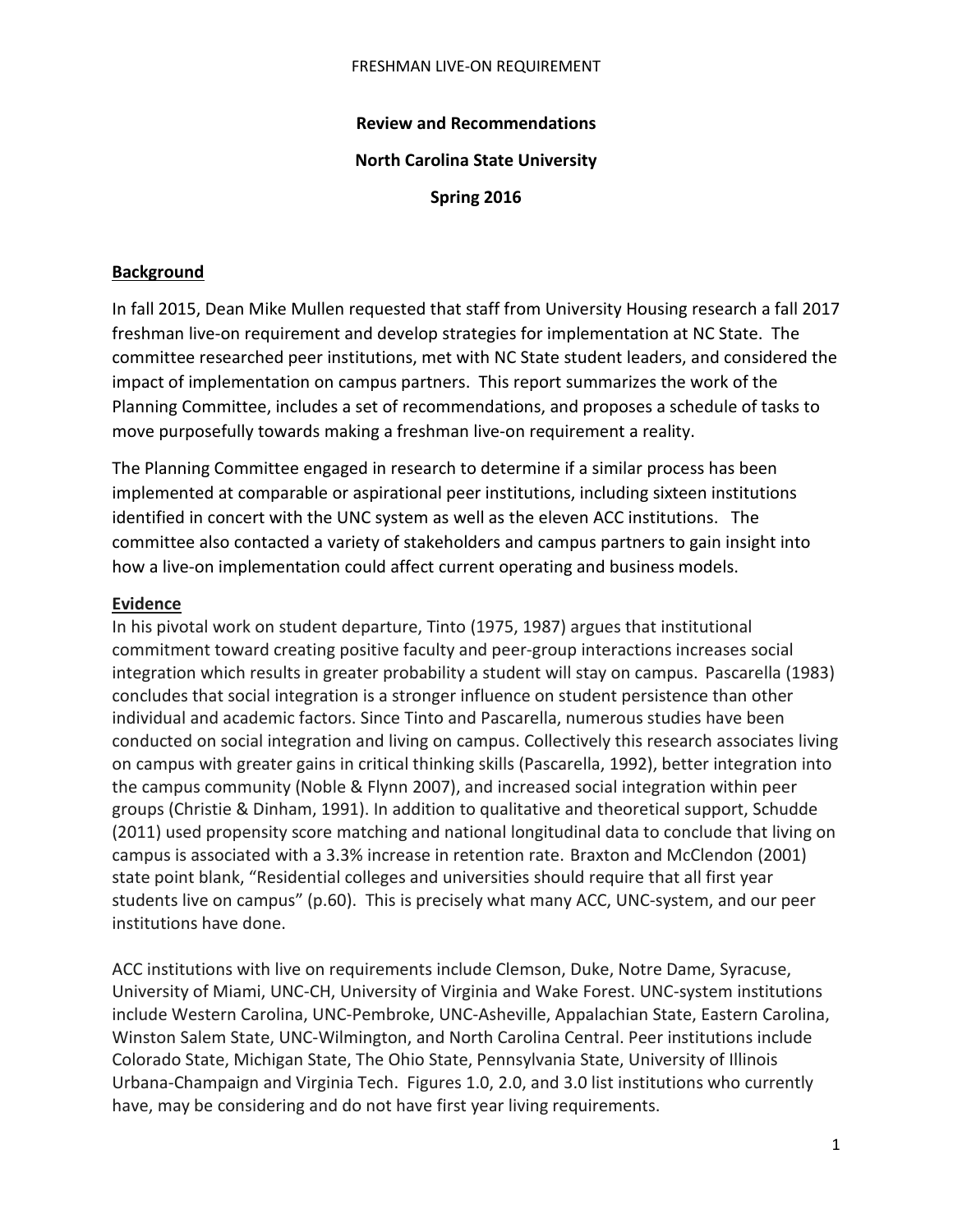| Peer Institutions with Live-on            | Peer Institutions without Live-on       |
|-------------------------------------------|-----------------------------------------|
| Requirement                               | Requirement                             |
| Colorado State                            | Georgia Institute of Technology         |
| Michigan State                            | <b>Purdue University</b>                |
| The Ohio State                            | <b>Rutgers University-New Brunswick</b> |
| Pennsylvania State University             | Texas A&M University                    |
| University of Illinois Urbana-Champaign   | University of Arizona                   |
| Virginia Polytechnic and State University | University of California -Davis         |
|                                           | University of Florida                   |
|                                           | University of Maryland-College Park     |
|                                           | University of Wisconsin -Madison        |

# Figure 1.0

# Peer institution Comparison Chart

| <b>ACC Institutions with Live-on Requirement</b> | <b>ACC Institutions without Live-on Requirement</b> |
|--------------------------------------------------|-----------------------------------------------------|
| <b>Clemson University</b>                        | <b>Boston College</b>                               |
| Duke University                                  | Florida State University                            |
| University of Notre Dame                         | University of Pittsburgh                            |
| <b>Syracuse University</b>                       | Georgia Institute of Technology                     |
| University of Louisville                         |                                                     |
| University of Miami                              |                                                     |
| University of North Carolina at Chapel Hill      |                                                     |
| University of Virginia                           |                                                     |
| <b>Wake Forest University</b>                    |                                                     |

# Figure 2.0 ACC Institution Comparison Chart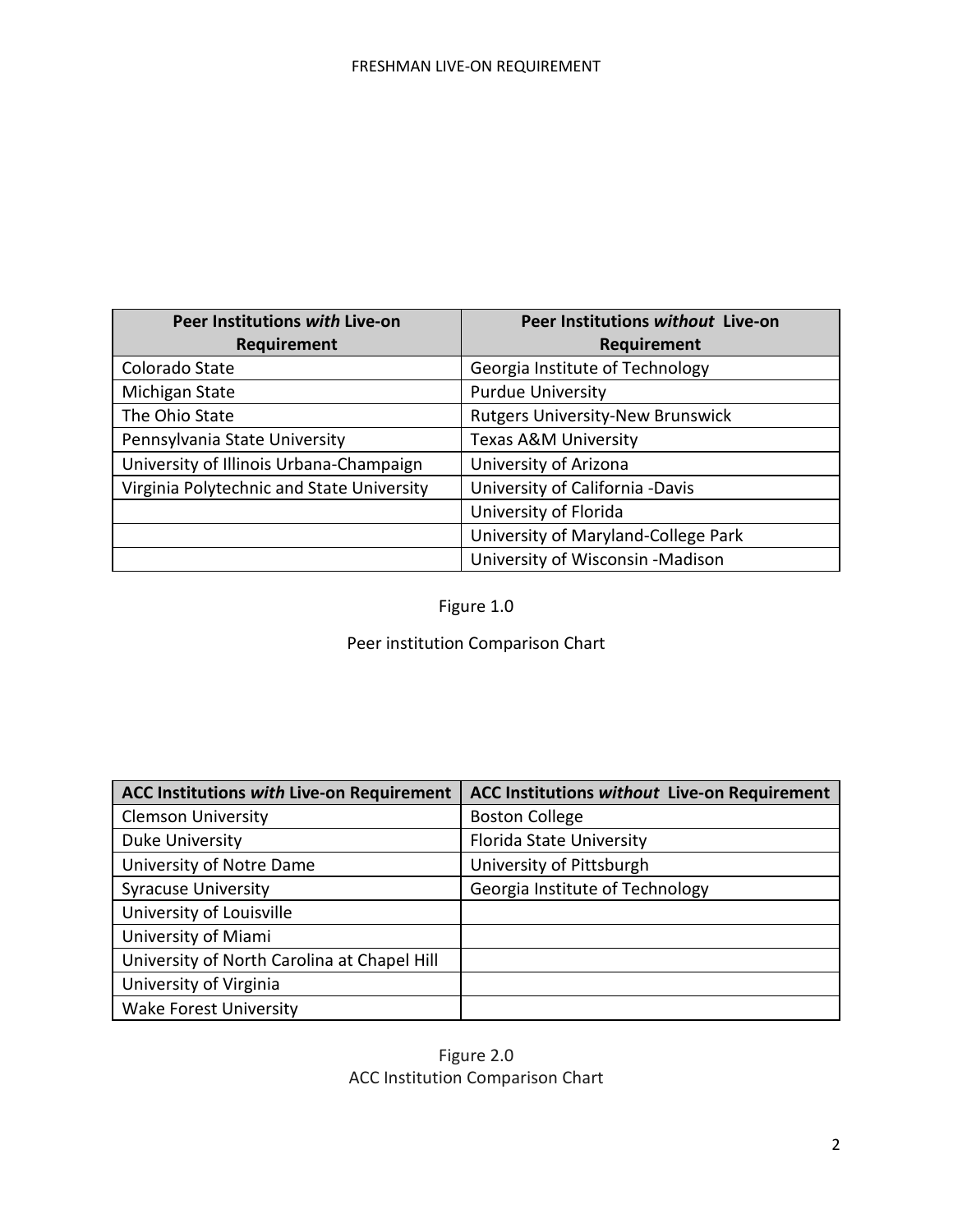| <b>UNC Institutions with Live-on</b>        | <b>UNC Institutions without Live-on</b>    |
|---------------------------------------------|--------------------------------------------|
| <b>Requirement</b>                          | <b>Requirement</b>                         |
| <b>Western Carolina University</b>          | University of North Carolina at Charlotte  |
| University of North Carolina at Pembroke    | <b>Fayetteville State University</b>       |
| University of North Carolina at Asheville   | North Carolina A&T State University        |
| Appalachian State University                | Elizabeth City State University            |
| East Carolina University                    | University of North Carolina at Greensboro |
| University of North Carolina at Chapel Hill |                                            |
| North Carolina School of the Arts           |                                            |
| Winston Salem State University              |                                            |
| UNC Wilmington (starting Fall 16)           |                                            |
| North Carolina Central University (Fall 16) |                                            |

## Figure 3.0 UNC Institutions Comparison Chart

## **Findings**

Throughout the research process, multiple themes emerged that were relevant to the development and implementation of a live-on requirement at NC State.

## Peer Institution/ACC review

North Carolina State University's review of mandatory housing requirements focused on its comparable and aspirational peers, 16 institutions identified in concert with the UNC system and 11 ACC institutions used for benchmarking purposes.

The goal was to determine if the peer institutions had a mandatory housing requirement:

- If so, the rationale for implementing the requirement
- Number of years the requirement has been in place
- Benefits to the University
- Management of the requirement
- Impact of the requirement
- Town/Gown reaction
- Upperclassmen reaction
- Amenities provided to support student success
- What should be added to the program from the students' perspective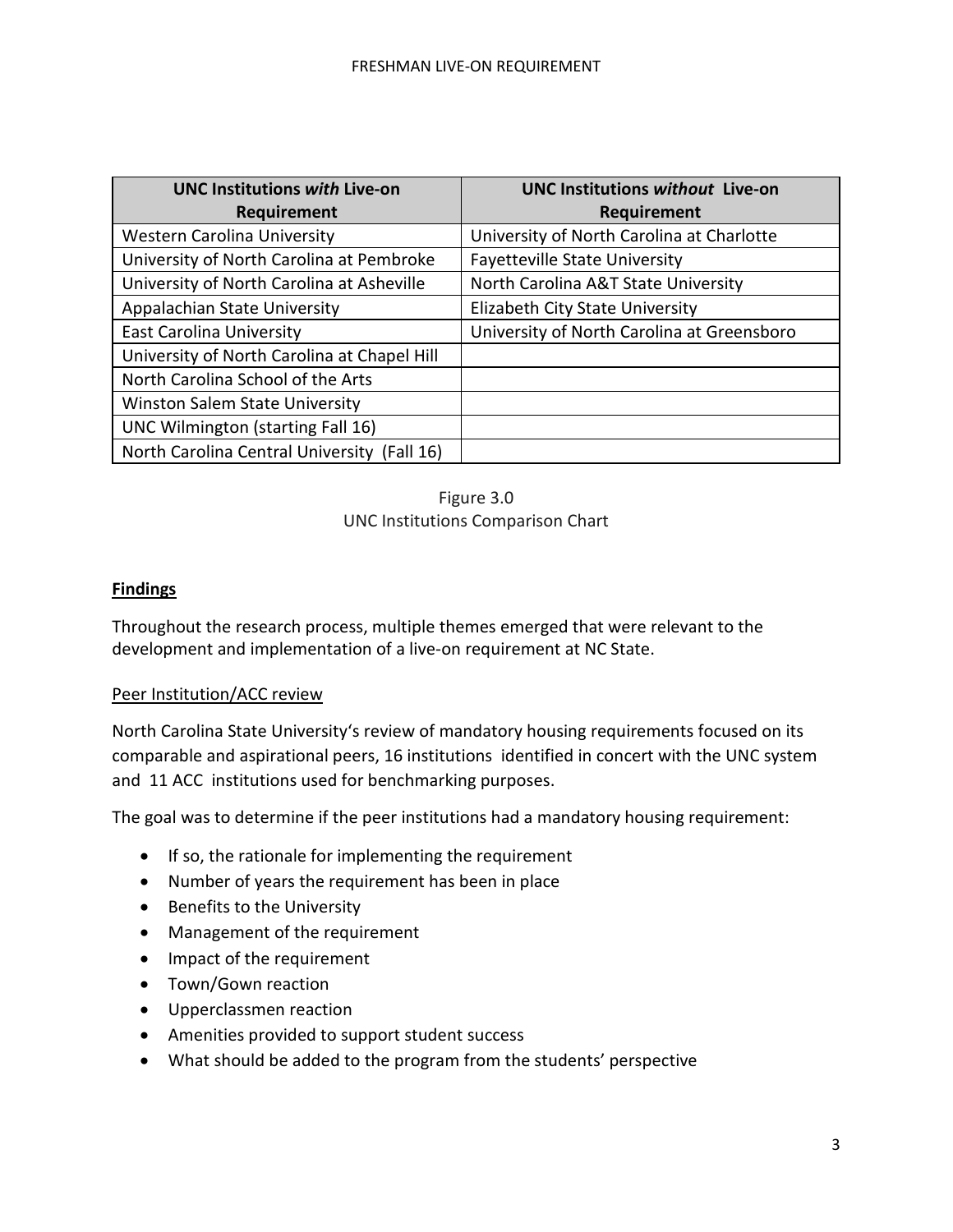## *Reasons for Implementation*

The majority of the institutions who have hadmandatory housing requirements for decades cannot recall why they moved to this expectation for first year students. Schools who instituted the practice more recently did so to facilitate student development, student engagement, and connectivity to the institution, which support students' transition to college. For some institutions, the impetus was financial, the need to increase occupancy especially in areas where the market is saturated with private student housing complexes and apartment complexes that provide perceived advantages (less rules) to the students.

# *Research on Impact*

Data shows that students who live on campus at NC State have higher GPAs and graduation rates than students who live off campus. Living on campus connects students to the campus community in ways that those who live off campus do not experience. The institutions surveyed report an increase in student retention, higher GPAs for on campus students, and greater connections to the University.

The impact of the mandatory housing requirement for first year students, especially those programs with a First Year Experience, have resulted in several schools receiving requests from students to create a Sophomore Year Experience.

## *Length of Time since Implementation*

Six peer institutions have had their requirements for 25 or more years. Virginia Tech is the outlier in that it has required on campus living since its founding as a military institution for a total of 134 years.

The length of time since implementation at the eight ACC institutions ranges from four years to thirty years.

# *Town / Gown Reaction*

There was some initial pushback in some instances but there was no major resistance to the requirement. Some neighbors embraced and supported the University's decision to implement the requirement.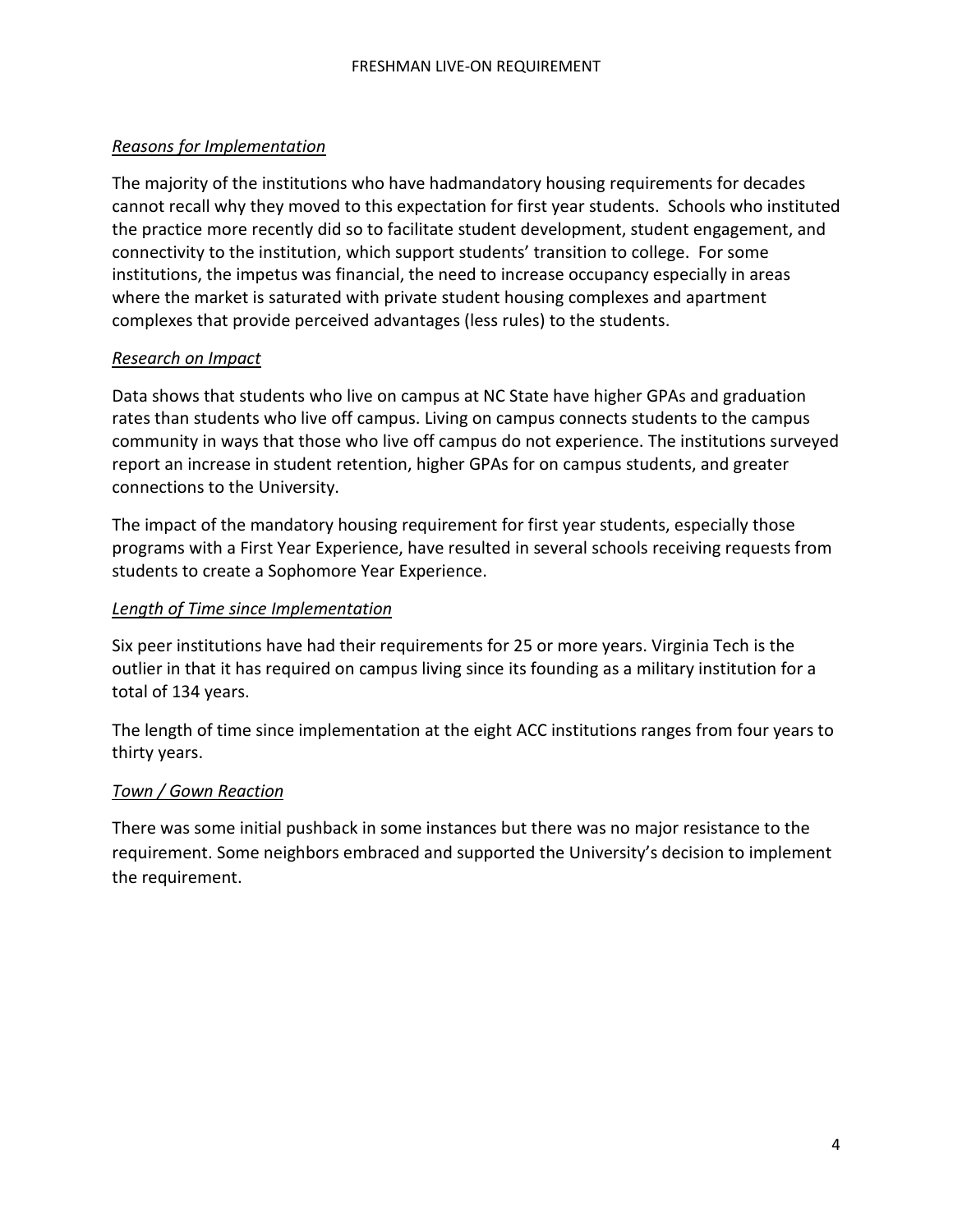# *Amenities associated with Student Success*

Institutions reported offering the following amenities/services that support student success:

| <b>Staffing</b>                                   | Programming                                 | Learning Communities       |  |  |  |  |  |  |
|---------------------------------------------------|---------------------------------------------|----------------------------|--|--|--|--|--|--|
| <b>Study Groups</b>                               | <b>Tutoring</b>                             | Lower resident to RA ratio |  |  |  |  |  |  |
| Staff support                                     | <b>Faculty Friends in Residence</b>         |                            |  |  |  |  |  |  |
|                                                   | <b>Structured RA/Resident conversations</b> |                            |  |  |  |  |  |  |
| First Year and Sophomore Year Experience programs |                                             |                            |  |  |  |  |  |  |
| Academic support services in the halls            |                                             |                            |  |  |  |  |  |  |

Data collected from NC State indicates that students value living on campus. In the most recent alumni open-ended survey, 74 alumni mentioned that their time with University Housing was the most impactful experience at NC State and several suggested that living on campus be strongly encouraged. The EBI Student Satisfaction survey conducted this year, suggests that students who lived on campus were extremely satisfied with their personal and diverse interaction, and the sense of community within the residence halls. Furthermore, the data suggests that University Housing had a strong influence in fostering these interactions and sense of community.

University Housing is committed to creating a living and learning experience by providing educational opportunities for all residents. These opportunities primarily focus on academic success, engagement, civility, diversity and leadership. The criteria provided for each outcome listed below demonstrates a progression of learning.

Students who live with University Housing will acquire skills to enhance their academic success, be actively engaged in the campus community, develop the ability to interact with others in a civil manner, develop competencies necessary to become contributing members of a diverse and multicultural world, and develop and strengthen individual leadership ability. Our student learning outcomes ensure that residents will:

- Capitalize on academic resources within University Housing and NC State
- Create connections with people different from themselves
- Encounter world views different from their own
- Demonstrate an understanding of power, privilege and oppression in society at large
- Practice healthy, mutually respectful interpersonal relationships
- Develop and affirm their personal values
- Demonstrate engaging and confident social skills
- Develop a sense of community at NC State
- Develop a sense of community in their residence hall/apartments
- Demonstrate a sense of civic engagement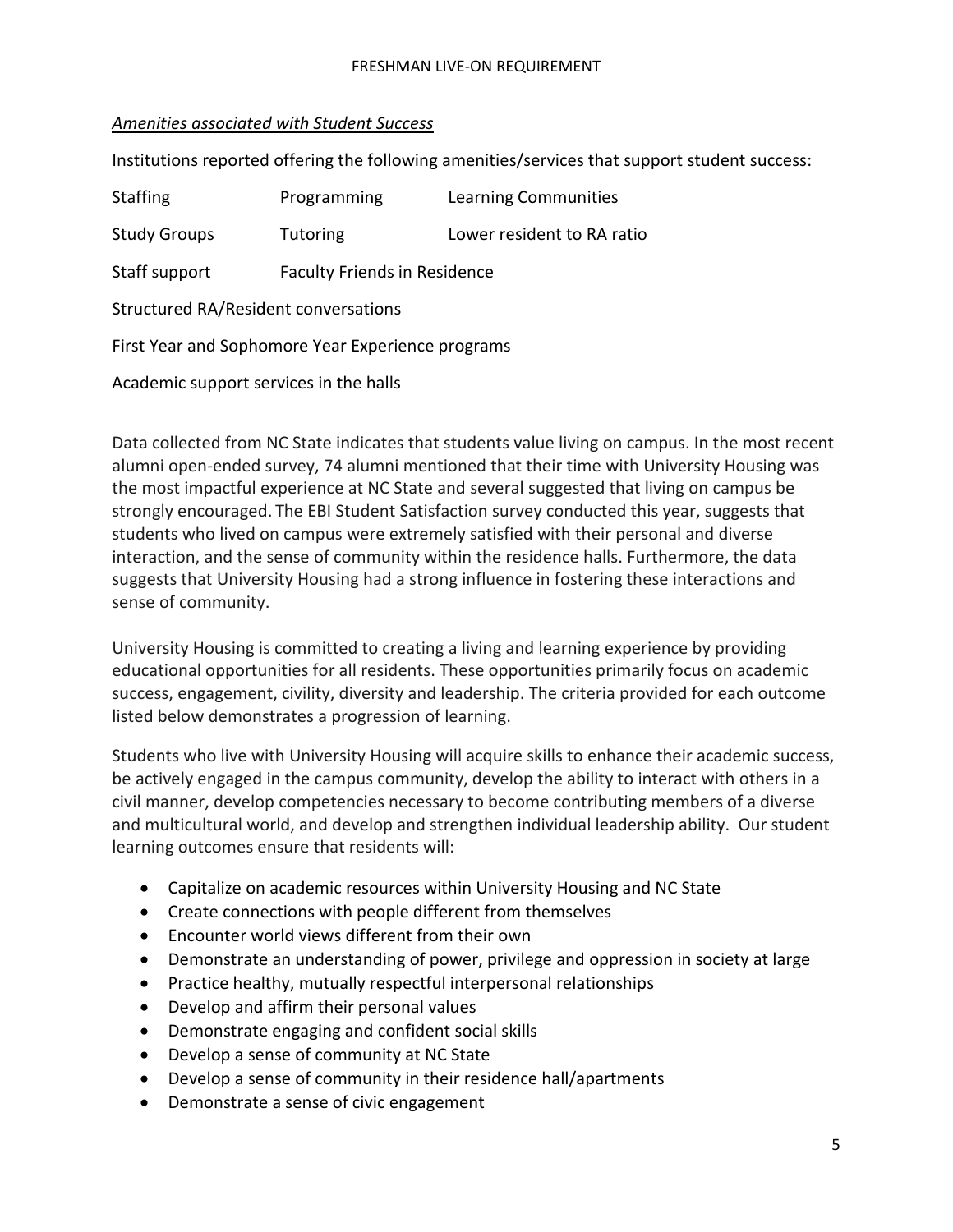## Where Students Live

University Housing has 20 residence halls that have the capacity to house 6,530 students. Figure 4.0 is an analysis of fall 2015 residence hall assignments by building and classification.

| J,<br>Building <sub>2</sub> | <b>First Year</b> | Second Year | <b>NTR</b>   | <b>JR</b> | <b>SR</b>      | Graduate       |                | Special / UN Grand Total |
|-----------------------------|-------------------|-------------|--------------|-----------|----------------|----------------|----------------|--------------------------|
| <b>AFC</b>                  | 353               | 91          | 23           | 50        | 32             |                | 1              | 550                      |
| Alexander                   | 22                | 41          | $\mathbf{1}$ | 20        | 12             | 1              | 65             | 162                      |
| <b>Bagwell</b>              | 40                | 42          |              | 46        | 29             |                |                | 157                      |
| <b>Becton</b>               | 113               | 44          |              | 26        | 20             |                |                | 203                      |
| Berry                       | 39                | 10          |              | 7         | $\mathbf{1}$   |                |                | 57                       |
| <b>Bowen</b>                | 172               | 92          | 5            | 20        | 12             |                |                | 301                      |
| <b>Bragaw</b>               | 199               | 360         | 23           | 127       | 29             | 1              | $\overline{2}$ | 741                      |
| Carroll                     | 225               | 76          | 10           | 22        | 8              |                | $\overline{2}$ | 343                      |
| Gold                        | 24                | 11          | $\mathbf{1}$ | 10        | 10             |                | 1              | 57                       |
| Lee                         | 368               | 228         | 16           | 74        | 35             |                | 1              | 722                      |
| Metcalf                     | 299               | 62          | 4            | 22        | 8              | 1              |                | 396                      |
| North                       | 60                | 98          | 4            | 48        | 19             |                |                | 229                      |
| Owen                        | 340               | 17          |              | 7         | $\overline{2}$ |                |                | 366                      |
| Sullivan                    | 554               | 57          | 19           | 35        | 9              |                | 1              | 675                      |
| Syme                        | 64                | 73          | 7            | 42        | 18             |                |                | 204                      |
| <b>Tucker</b>               | 319               | 14          |              | 7         | 3              |                |                | 343                      |
| Turlington                  | 61                | 56          | 7            | 24        | 7              |                | 4              | 159                      |
| Watauga                     | 1                 | 20          | 10           | 35        | 23             | $\overline{2}$ |                | 91                       |
| Welch                       | 28                | 13          | 3            | 6         | 3              |                |                | 53                       |
| Wood                        | 275               | 72          | 20           | 33        | 28             |                | $\overline{2}$ | 430                      |
| <b>Grand Total</b>          | 3556              | 1477        | 153          | 661       | 308            | 5              | 79             | 6239                     |



University Housing offers 12 unique Living Learning Village opportunities for first year students. Also, a pilot program – Black Male Initiative – will begin its second year in the Avent Ferry Complex in fall 2016. With the support of Multicultural Student Affairs, a pilot community for Native American students will begin in fall 2016 with two suites in Wood Hall. The Poole College of Management has reached out to explore a Village for their first year students; the first meeting with PCOM partners will take place in early summer. Figure 5.0 lists current Living and Learning Villages and the student classification of Village participants.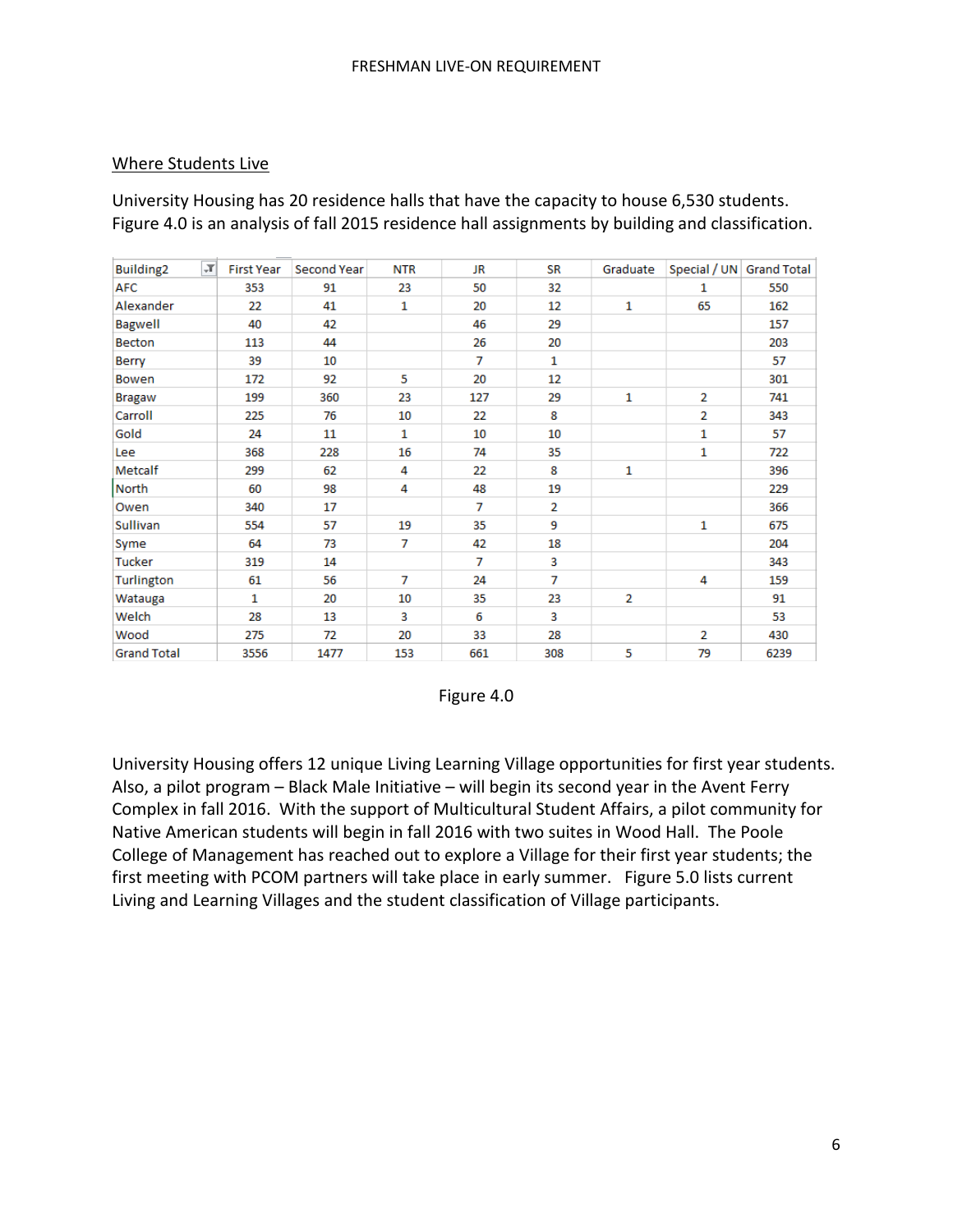#### FRESHMAN LIVE-ON REQUIREMENT

|                                  |                     |           |           | <b>Student Classification</b> |          |                  |                |        |          |         |                |                |              |
|----------------------------------|---------------------|-----------|-----------|-------------------------------|----------|------------------|----------------|--------|----------|---------|----------------|----------------|--------------|
|                                  |                     |           |           |                               |          |                  |                |        |          |         |                | Total          |              |
|                                  | <b>Total Bed</b>    |           | Spaces    |                               |          |                  |                |        |          |         |                | Approved       | % of village |
|                                  | Spaces in           |           | available |                               |          | New              |                |        |          |         | Undesignated   | Village        | space used   |
|                                  | Village             |           | for       | 곶                             | Second   | ₹                |                |        |          |         |                | <b>Members</b> | by aproved   |
|                                  | Designated          |           | village   | ¥.<br>₹                       | ≺        | anst <sup></sup> | Junior         | Senior | Graduate | Special |                | in Village     | village      |
| Village                          | <b>Village Area</b> | <b>RA</b> | members   | 읫                             | ear      | ሮ<br>ωï.         |                |        |          |         |                | Spaces         | participants |
| <b>ARTS</b>                      | 161                 | 5         | 156       | 47                            | 59       | 4                | 24             |        |          | 4       | $\mathbf{1}$   | 139            | 89.10%       |
| <b>ECO</b>                       | 124                 | 3         | 121       | 41                            | 19       | 4                | 10             |        |          | 1       | $\overline{2}$ | 77             | 63.64%       |
| <b>ENGINEERING</b>               | 261                 | 7         | 254       | 210                           | 27       |                  | 6              |        |          | 1       |                | 244            | 96.06%       |
| <b>EXPLORITORY STUDIES</b>       | 734                 | 20        | 714       | 462                           | $\bf{0}$ |                  |                |        |          |         |                | 462            | 64.71%       |
| <b>GLOBAL</b>                    | 165                 | 5         | 160       | 16                            | 44       | 1                | 17             | 11     | 1        |         | 64             | 154            | 96.25%       |
| <b>HONORS</b>                    | 432                 | 16        | 416       | 165                           | 88       |                  | 74             |        |          | 45      |                | 372            | 89.42%       |
| <b>IMPACT</b>                    | 78                  | 2         | 76        | 51                            | 8        | $\overline{2}$   |                |        |          | 1       |                | 62             | 81.58%       |
| STUDENTS ADVOCATING for YOUTH    | 66                  | 3         | 63        | 19                            | 7        | $\overline{2}$   | $\overline{2}$ |        |          |         |                | 30             | 47.62%       |
| <b>SCHOLARS</b>                  | 264                 | 8         | 256       | 154                           | 7        |                  | 4              |        |          |         |                | 165            | 64.45%       |
| <b>WELLNESS</b>                  | 67                  | 2         | 65        | 20                            | 10       |                  | $\mathbf{1}$   |        |          |         | 1              | 32             | 49.23%       |
| WOMEN IN SCIENCE AND ENGINEERING | 309                 | 7         | 302       | 208                           | 66       | $\overline{2}$   | 9              |        |          | 4       |                | 289            | 95.70%       |
| <b>WOMEN OF WELCH</b>            | 21                  | 1         | 20        | 8                             | 3        |                  | 3              |        |          | 1       |                | 16             | 80.00%       |
|                                  |                     |           |           | 1401                          | 338      | 16               | 150            | 11     | 1        | 57      | 68             |                |              |

## Figure 5.0 Student Classifications in Living and Learning Villages

## How Students Are Assigned

University Housing takes into account multiple factors when making assignments, including: roommate preference, hall request, ADA needs, and the three lifestyle-choice questions each resident completes. Those questions are:

- Study with noise
- Early Riser (wake before 7:00 am)
- Go to bed late (after 11:00)

Working with our partners in the Disability Services Office, we have been able to accommodate all reasonable ADA requests, including service animals and personal care attendants.

Eighty-six percent (86%) of students are assigned to their first, second, or third choice of room or with their preferred roommate. For fall 2015, 51% (3,217 out of 6,285 applications) of the residents had a request for a specific roommate.

University Housing continues to increase the number of first year students living on campus through the introduction of living and learning villages, additional marketing efforts, and collaborating with various campus partners at outreach events. See Figure 6.0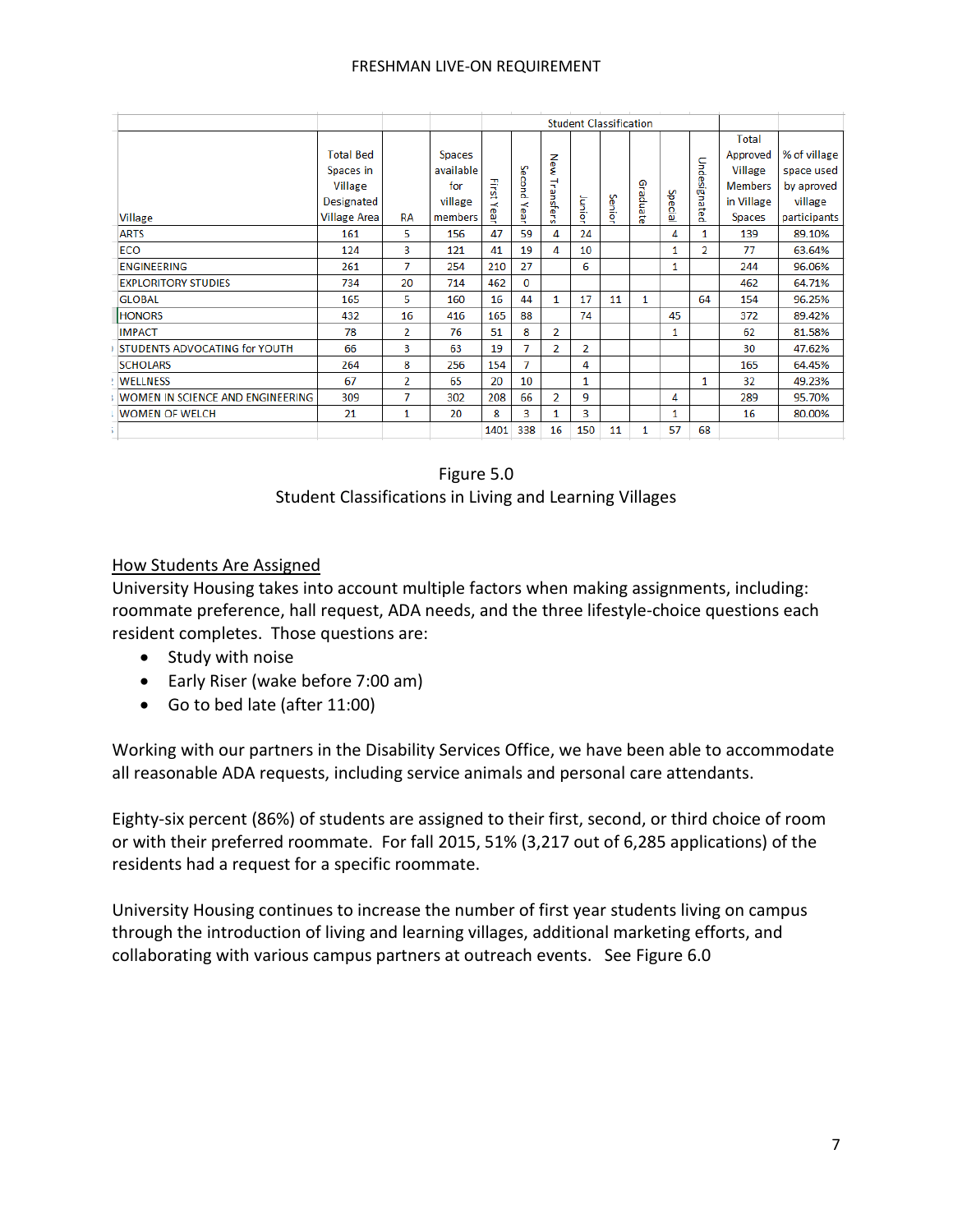

NFR - New Freshman A1 - Agricultural Institute Year 1

Figure 6.0

Since the purchase of the Avent Ferry Complex in 1993, we have enhanced our efforts on increasing retention of upper class students through marketing, programming and options which complement the desires of upper class students (Wolf Village and Wolf Ridge apartments). Having upper class students in the residence halls has had a positive impact on first year students through role modeling, mentoring, and sharing NC State and residence hall traditions. The image below highlights our student retention efforts. In the last four years (fall 2012 to fall 2015), University Housing has retained an average of 61% of rising sophomores, 57% of rising juniors and 73% of rising seniors. See Figure 7.0, Capture and Retention Rates.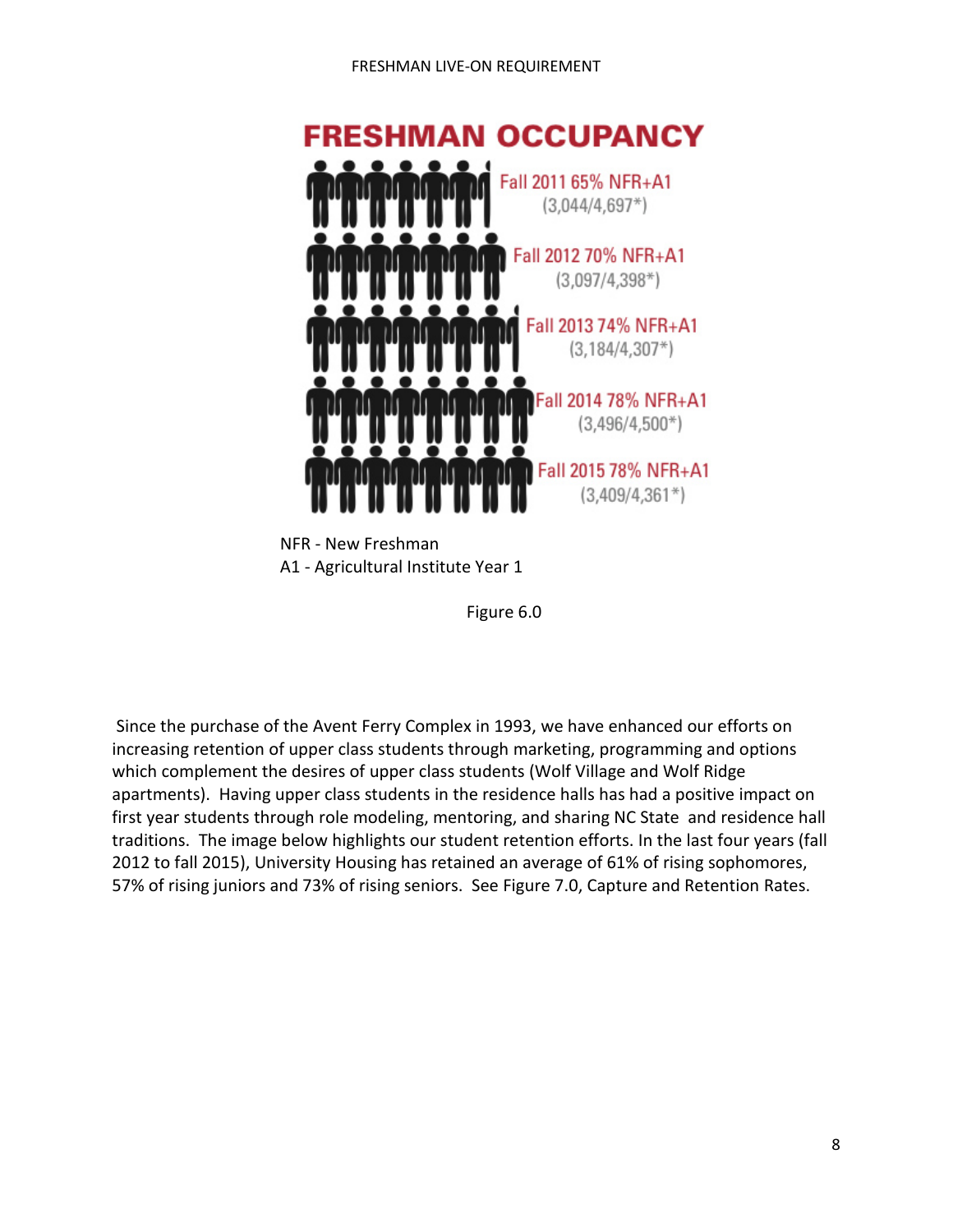#### FRESHMAN LIVE-ON REQUIREMENT





In response to concerns about first year students being assigned at the Avent Ferry Complex, it is important to note that in Fall 2015, there were three-hundred and fifty three (353) first-year students living in the Avent Ferry Complex; 224 had listed Avent Ferry in their top three choices. Ohers were assigned based on space availability, the viability of their application choices, and date of the student's application. In total, 63.4% of the first-year students living in Avent Ferry chose to live there.

While there is a perception that the Avent Ferry Complex is the hall in which all late applicants are placed, a review of late applications showed that of the 434 students who applied for housing on or after May 1, 2015:

| Assigned first building preference<br>Assigned second building preference<br>41<br>Assigned third building preference<br>22<br>Assigned to halls that were not their top three choices. Of these,<br>22 were assigned to AFC.<br>45<br>43<br>choices; of those, 5 were assigned to Avent Ferry Complex.<br>Special situations |     |                                                                                      |
|-------------------------------------------------------------------------------------------------------------------------------------------------------------------------------------------------------------------------------------------------------------------------------------------------------------------------------|-----|--------------------------------------------------------------------------------------|
| 171                                                                                                                                                                                                                                                                                                                           | 108 |                                                                                      |
|                                                                                                                                                                                                                                                                                                                               |     |                                                                                      |
|                                                                                                                                                                                                                                                                                                                               |     |                                                                                      |
|                                                                                                                                                                                                                                                                                                                               |     |                                                                                      |
|                                                                                                                                                                                                                                                                                                                               |     |                                                                                      |
|                                                                                                                                                                                                                                                                                                                               |     | Assigned to their preferred village which fell outside their top 3 building choices. |
|                                                                                                                                                                                                                                                                                                                               |     | Assigned with their preferred roommate to buildings that fell outside their top 3    |
|                                                                                                                                                                                                                                                                                                                               |     |                                                                                      |
|                                                                                                                                                                                                                                                                                                                               |     |                                                                                      |

The Avent Ferry Complex had one of the four highest return rates during room selection fall 2016. Eighty-nine (89) students chose to return to Avent Ferry. See Figure 8 for illustration of top five halls with the greatest return rate.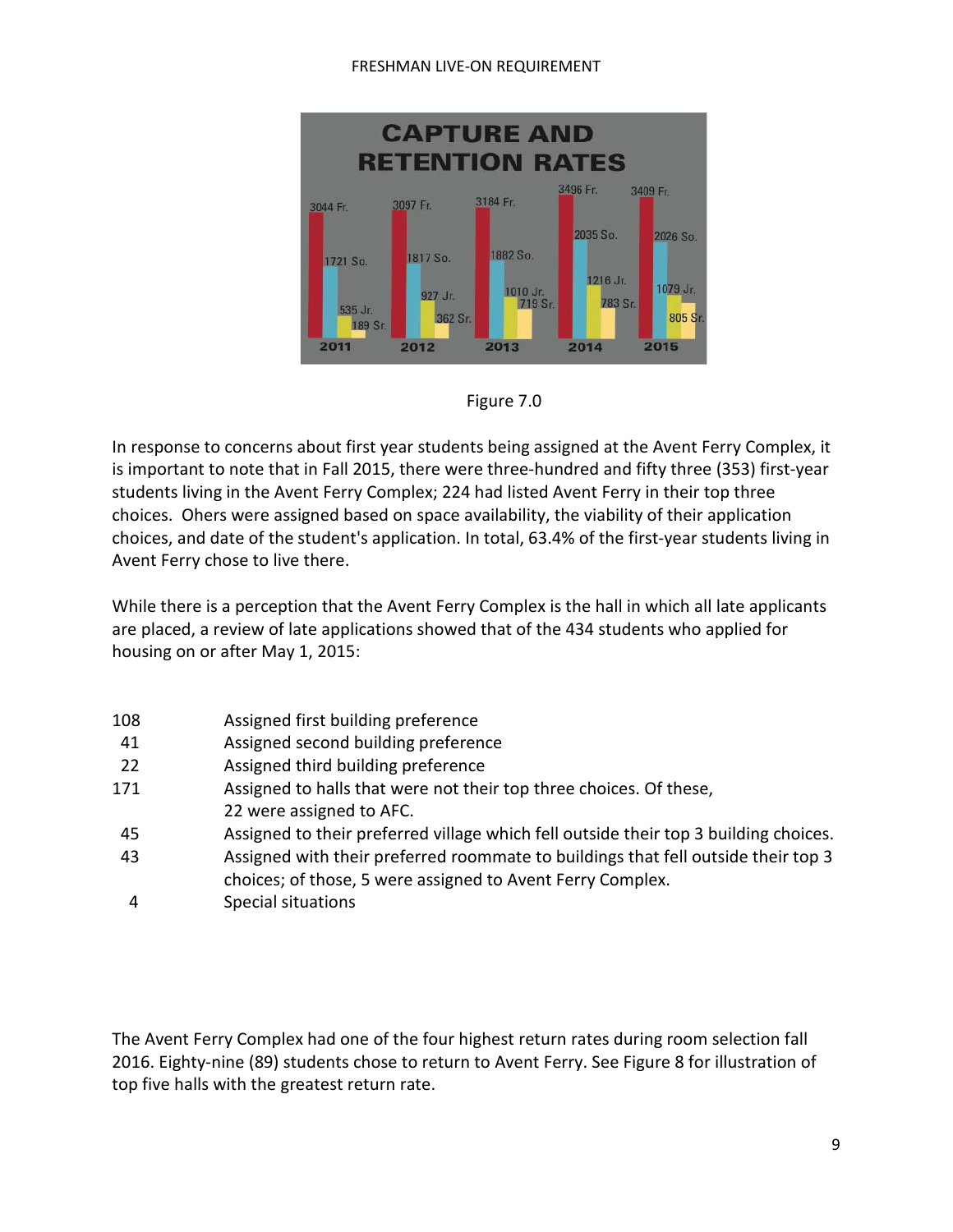| <b>Building</b>    | Number of First Year Students<br>(NFR +A1) Eligible to Return | Number of First Year<br>Students who selected to<br>return | %   |
|--------------------|---------------------------------------------------------------|------------------------------------------------------------|-----|
| Lee                | 356                                                           | 124                                                        | 35% |
| <b>Bragaw</b>      | 177                                                           | 58                                                         | 33% |
| <b>Avent Ferry</b> | 353                                                           | 89                                                         | 25% |
| Carroll            | 220                                                           | 46                                                         | 21% |

## Figure 8

Currently, first year students are not assigned to live in either Wolf Ridge or Wolf Village apartment complexes. Community building and social interaction, which are critical to first year students' success, is more easily implemented and accomplished in a residence hall. In addition, currently bus service from Centennial Campus to main campus (where the majority of first year student classes are held) is not adequate to meet the need of the current Wolf Ridge population and, therefore, would not serve a first year student population. Improved and additional bus access is dependent on the completion of Initiative Drive.

## **Focus Groups**

We conducted two focus groups with students on the subject of having all first year students live on campus their first year: one with the Avent Ferry Complex (AFC) Council and another with the executive board of the Inter-Residence Council (IRC).

## *Avent Ferry Complex Council*

Susan Grant met with the AFC Council during their weekly meeting on January 12. Seventeen people attended – two RAs and fifteen council members. The president of the council ran the meeting; he is a former commuter student who chose to live on campus in Avent Ferry as a sophomore. Five of the first year students were placed in Avent Ferry; seven either chose Avent Ferry or followed a roommate request to live there. The two RAs (one sophomore, one junior) lived in Avent Ferry prior to their assignment as RAs.

Students appreciated the community that Avent Ferry provides. Many spoke of coming to the main lounge, computer lab or kitchens and meeting with people they knew or introduced themselves to people they didn't know. They told of impromptu gatherings in the various public spaces that led to groups playing board and/or video games.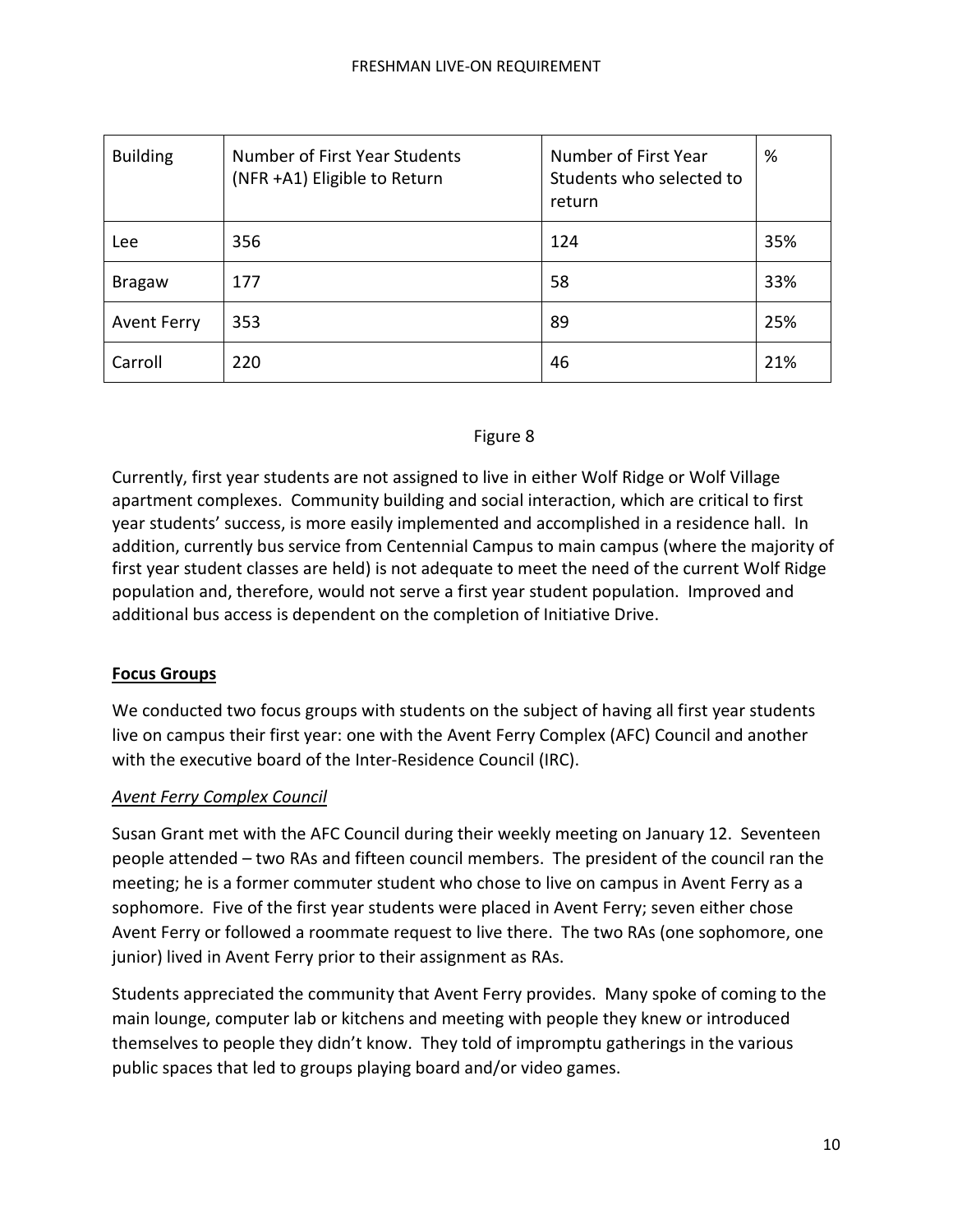When asked what word they would use to describe their experience, nine students said either community or family (feeling). Some said it felt like home because of the interactions they had had with other residents.

They joked that they were the fittest residents on campus since they had to walk to classes on main campus. The walk was not a negative in their minds. It helped with time management since they had to get up earlier, plan their day and meals to maximize their time on campus.

When asked if first year students should all live on campus, all said yes. They said the community that they have experienced helped them adjust to university life, meet people, connect with those in similar classes and make friends.

## *IRC Executive Board*

Susan Grant met with the IRC student leaders on January 15 over lunch. When asked if all first year students should live on campus they identified the negatives before the positives. Negatives included lack of role modeling by upper class students; and since they'd all be first year students, they wouldn't have upper class floor mates to ask about homework, choosing professors, etc. The topic that got the most discussion centered on how this model would not allow for the hall councils to have experienced members. Currently, most hall councils elect at least two executive board members (the president and one other) in the spring semester so that they can connect with first year students in August to get them involved. The returning students offer a structure from their experiences and a framework from which to build activities and opportunities.

The group did realize that the value added by having all first year students live on campus would most likely impact their academic behaviors since they'd "all be in the same circumstances" (i.e., all first year students with first year classes, interests, etc.). Given this potential for a positive impact, the group still highlighted the greater impact that upper class students had on student success.

## **Recommendations**

Given historical trends, University Housing's residence hall inventory can support a freshman live-on requirement for fall 2017. University Housing can house first-year residents under the current staffing model.

We would assert the following assumptions to house all first-year students on campus:

## University Expectation

A first year live on requirement is a NC State University decision that is actively endorsed and supported by the Executive Officers of the University.

## Living and Learning Villages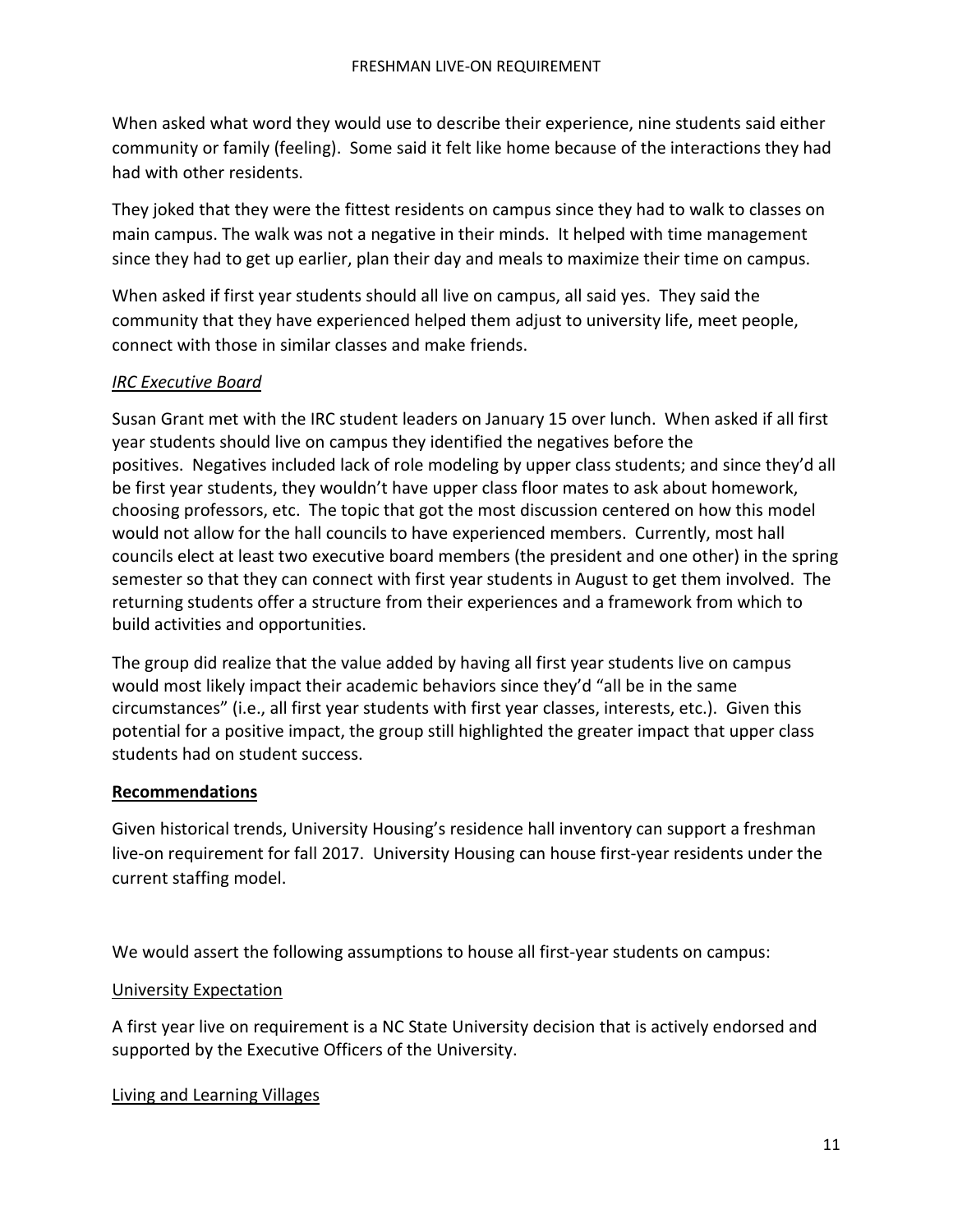Currently, there are 98 mentors employed in the Living and Learning Villages. With a first year live on requirement, we should allow for upper-class mentors and the current sophomore or second year programs in the Villages that have them. All Villages would remain in their current locations. The current number of beds for upper class residents should also be maintained. We also support retaining the current Living and Learning Villages in their current locations due to invested commitment and financial impacts.

## Where First Year Students Would Not be Assigned

No first year students would be assigned in Watauga Hall.

## Exemptions

First year students who fall into the following categories would be exempt from the live on requirement.

- 21 or older by first day of class
- Under the age of 17 by the first day of classes
- Legally married
- Have legal dependents
- Veteran status

### **Impacts**

### Fraternity and Sorority Life

Currently, campus residents who are chosen as fraternity and sorority members early in the fall semester have been able to move from their residence hall to a fraternity or sorority house in Greek Village. For fall 2015, 34 residents made such a move – 26 women and 8 men. There are currently five fraternity houses and six sorority houses in Greek Village; for 2016-2017, there will be six fraternity houses and five sorority houses. The Chapters will need to develop a plan to fill their houses with returning students.

#### Admissions

University Housing will need to collaborate with Admissions on adding a link to the new student's admission packet process to our housing preference form. Additionally, Admissions will help promote signing up for housing

## Disability Services Office

University Housing will need to collaborate with Disability Services Office to validate live-off requests for accommodations for students with special needs.

Living and Learning Villages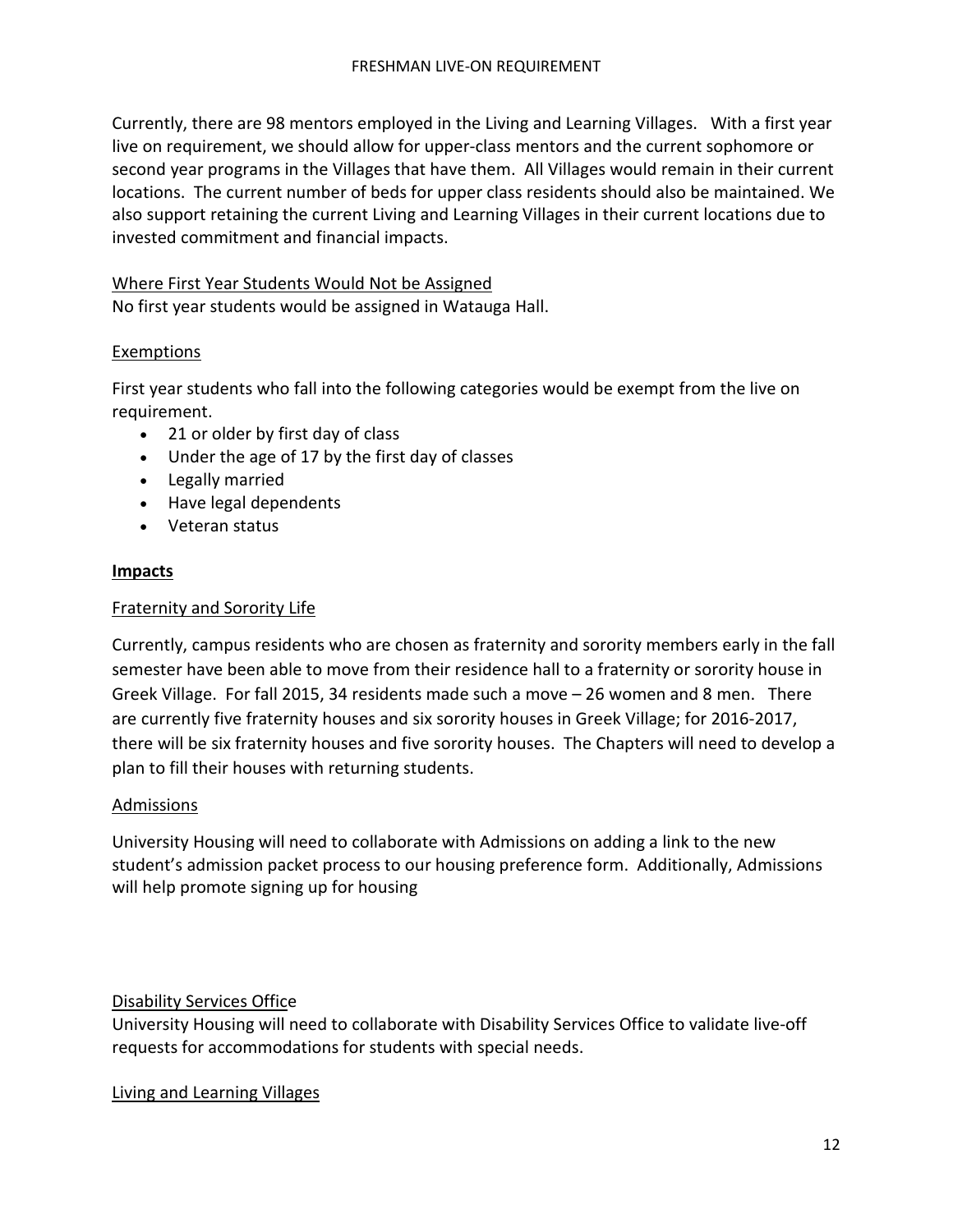An increase in first year students participating in the Living and Learning Villages will impact the number of mentors needed to maintain a 15 residents/mentor ratio. The addition of new Villages will also involve costs to outfit space for the Village office and support for programming needs.

# Possible reduction in residence hall retention

A first year requirement may impact the return rate of upper-class students to the residence halls. In talking with the former and current directors of housing at UNC Chapel Hill, the implementation of the first year live on requirement (2010) seems to have had a negative impact on retention to the residence halls. With the influx of new housing geared to University students during this time, UNC opened in fall 2015 with 800 vacancies.

An analysis of the impact of a first year live on requirement for NC State is shown in Figures 9 and 10 below.

| Academic Year              | 2011 | 2012 | 2013 | 2014 | 2015 | 2016 | 2017 | 2018 | 2019 | 2020 | 2021 |
|----------------------------|------|------|------|------|------|------|------|------|------|------|------|
|                            |      |      |      |      |      |      |      |      |      |      |      |
| <b>Freshmen Enrolled</b>   | 4697 | 4398 | 4307 | 4499 | 4209 | 4300 | 4300 | 4300 | 4300 | 4300 | 4300 |
|                            |      |      |      |      |      |      |      |      |      |      |      |
| Freshmen Housed            | 3044 | 3097 | 3184 | 3496 | 3409 | 3354 | 4214 | 4214 | 4214 | 4214 | 4214 |
|                            |      |      |      |      |      |      |      |      |      |      |      |
| Ag Institute 1             | 133  | 173  | 142  | 125  | 152  | 139  | 139  | 139  | 139  | 139  | 139  |
| <b>Total Freshmen +</b>    |      |      |      |      |      |      |      |      |      |      |      |
| <b>Ag Institute Housed</b> | 3177 | 3270 | 3326 | 3621 | 3561 | 3493 | 4353 | 4353 | 4353 | 4353 | 4353 |

# Figure 9

Figure 9 shows the number of beds in the residence halls assigned to 98% of the targeted first year student enrollment and Ag Institute first year students.

Figure 10 shows the impact on space available in the residence halls for upper class students after 98% of freshmen and Ag Institute students are assigned. Using the average number of upper class students from 2016 – 2021, one sees a greater deficit of spaces in the halls. Current vacancies in University Housing would only be able to accommodate 400 of these upper class students.